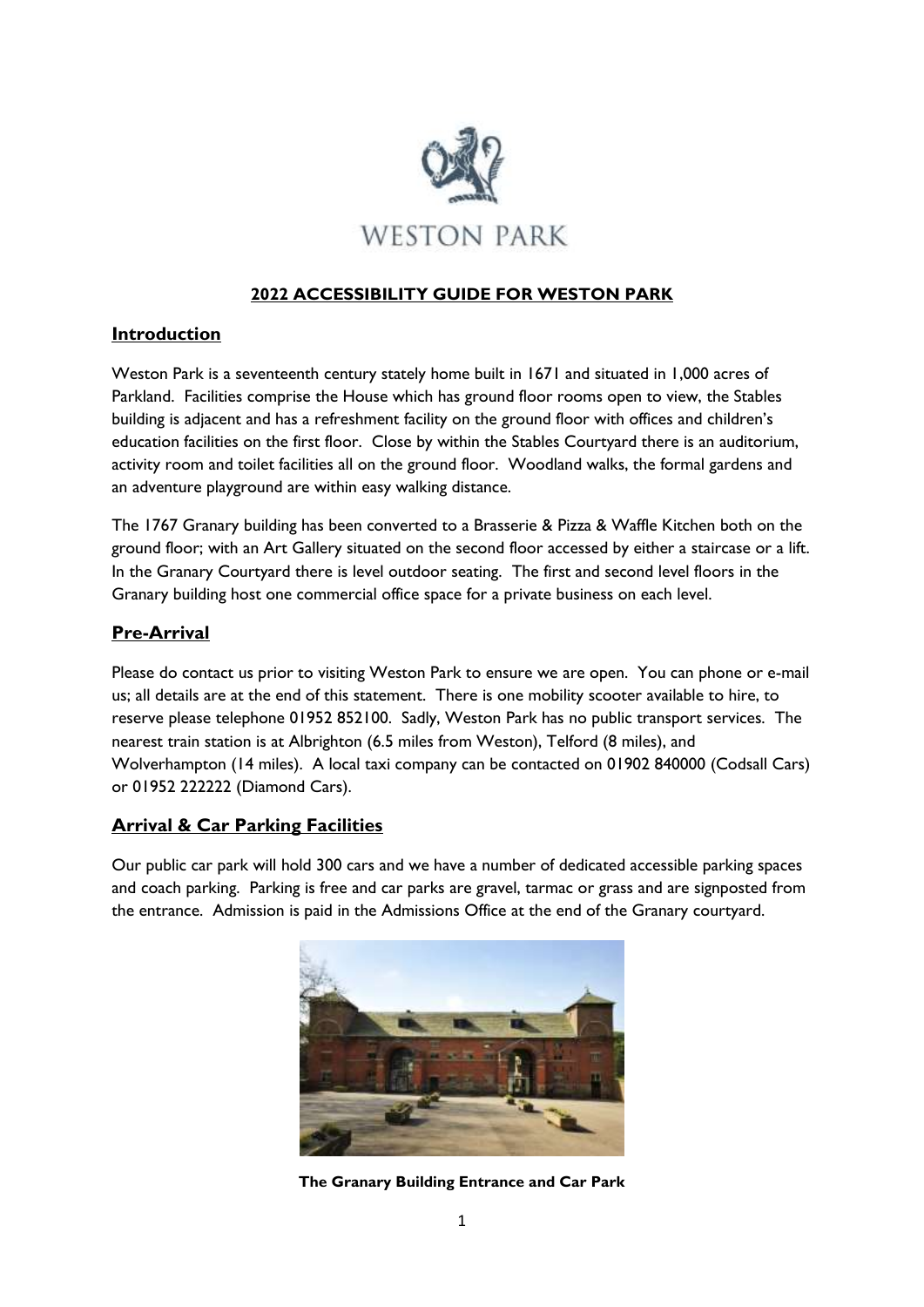# **Granary Building – Main Entrance**

To gain access to Weston Park the entrance is through the Granary Building, the floor in the entrance is level and cobbled. The Granary Brasserie, Pizza & Waffle Kitchen and the Granary Art Gallery are all situated in this building



**The Granary Entrance; with automatic doors, cobbled floor and yellow staircase to the Granary Art Gallery**

### **The Granary Brasserie**

There are two small steps into the Granary Brasserie, a level access is outside via the patio area which gently slopes. There is a stair climber available. Lighting is dimmable. Tables and chairs are wooden and movable. Menus are available in large print and in Braille upon advance request. Chefs will cater for any special dietary requirements, prior notice is much appreciated. Waitress service is available. Accessible toilet is located just outside the Granary Brasserie entrance





**1.The Granary Brasserie – showing steps at the entrance and level access from patio area 2.Granary Courtyard, showing outdoor seating areas**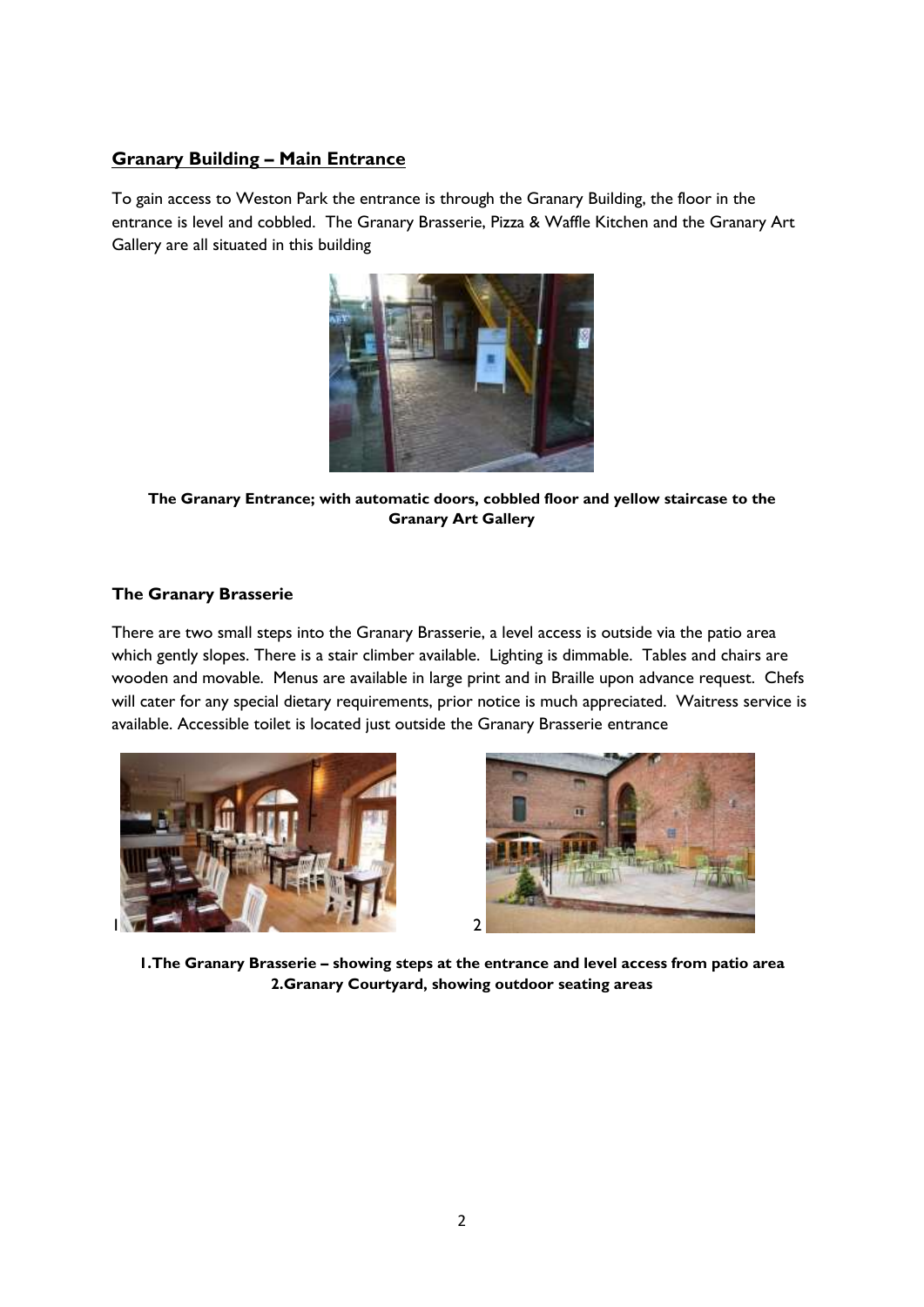#### **Pizza & Waffle Kitchen**

There is some seating on ground level, there is also a flight of stairs to the first floor mezzanine seating area. To access the counter there are two steps, a level access to the counter is outside via the patio area. Chefs will cater for any special dietary requirements, prior notice is much appreciated. It is counter service only, if you do need assistance members of staff are available.





**1. View from the counter into the Bakery, with staircase to mezzanine and small steps from counter into downstairs seating area.**

#### **2.View from the mezzanine of the Bakery and counter**

#### **The Granary Art Gallery**

Situated on the second floor, accessed either by a staircase or a lift. The Art Gallery is all accessible with a ramp leading to the higher level of the Art Gallery.



**The Granary Lift**





**1.The Granary Art Gallery – inside view looking down ramp and entrance over to far side. 2.The Entrance Door to the Granary Art Gallery and the Walkway from staircase/lift**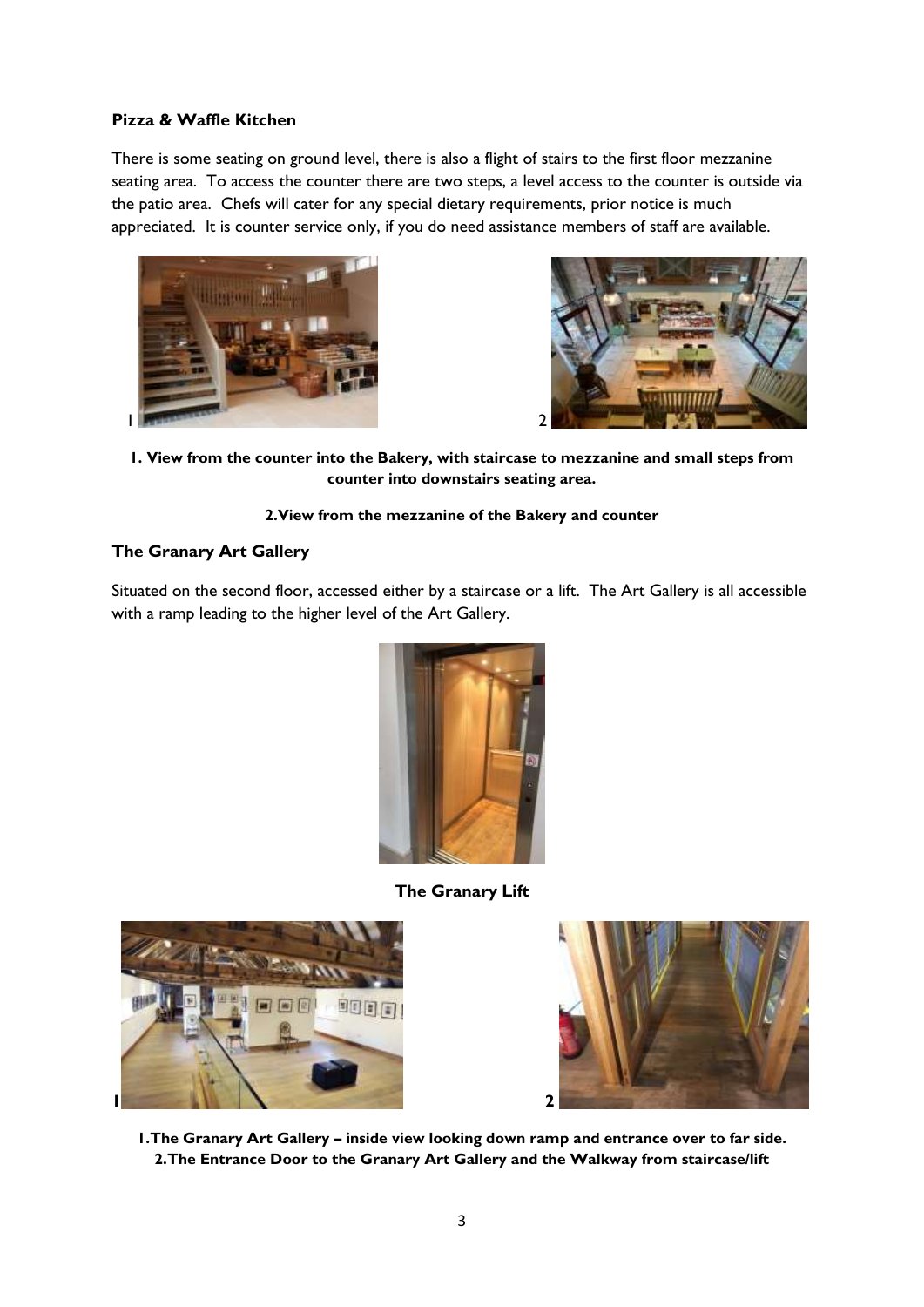# **Admissions Department**

Access is flat with a slope leading into the admissions department, there is a small step on the exit door. There are two wheelchairs available to borrow from the admissions department which are free of charge, these are on a first come first serve basis. There is one mobility scooter to hire, this can be reserved in advanced by telephoning 01952 852100. A £10.00 refundable deposit is requested on arrival, a safety statement must be read through and signed before the mobility scooter can leave the admissions department. The admissions counter is high, staff are easily able to assist customer's needs at their level if required. The room is light and bright, with two glass doors, which have Weston Park logo contrast marking at full-height. An accessible map is available from the admissions department on request and this highlights the best accessible routes around the park and gardens.





**1.The Admissions Department, Entrance Door from the Granary Courtyard and the Counter. 2.Admissions Door leading into the Admissions Courtyard, with grate and small step**

# **The Stables Courtyard**

The Stables Courtyard has a tarmac path and a large area is cobbled. The Stables Treat Bar, Auditorium and Administration Offices are situated in the Stables Courtyard.



**The Stables Courtyard**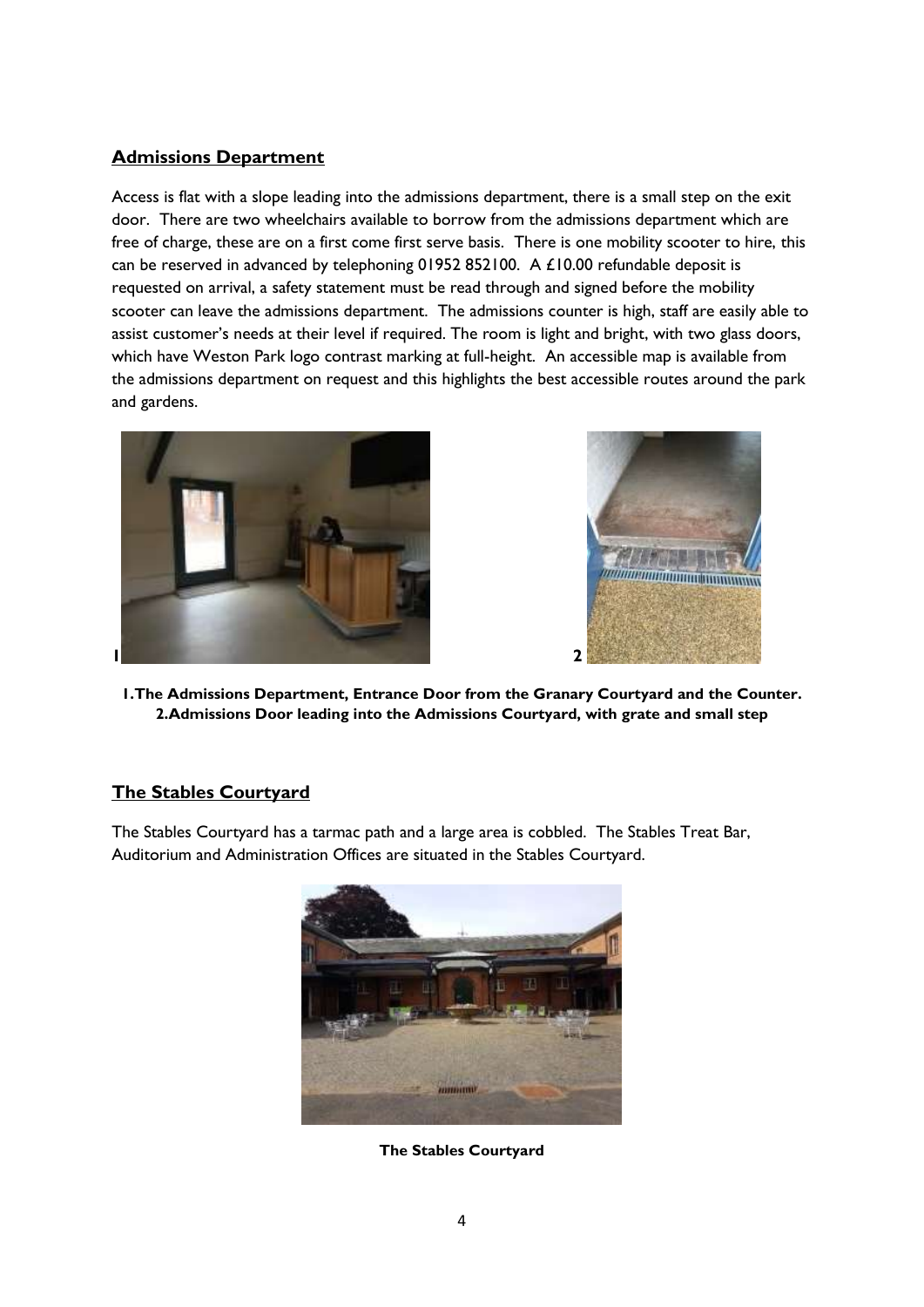#### **The Stables**

The Stables Treat Bar has level access, there is a tiered level inside which has two steps. Lights in the Stables are dimmable. Chefs will try to cater for any special dietary requirements – food served in the Stables is savoury bakes, baguettes, cakes and ice cream. It is counter service only. Water bowls for service dogs are provided in the Stables Courtyard. The Doncaster Room is accessible via a permanent ramp/slope of anti-slip material.





**1.The Stables; the Counter 2.Church Drive Entrance/Exit**

#### **The Auditorium**

Access to the auditorium is via a permanent ramp/slope of anti-slip materials. The floor is flat and sloped when inside. The Auditorium has a loop system to assist with hearing when films are being shown. Lights in the Auditorium are dimmable

The Stuff Room is next to the Auditorium which is used for educational visits and summer craft activities, entrance is flat and accessible.

#### **The Administration Offices**

Access to the administration offices is located on the first floor; a stair climber is available along with staff to assist.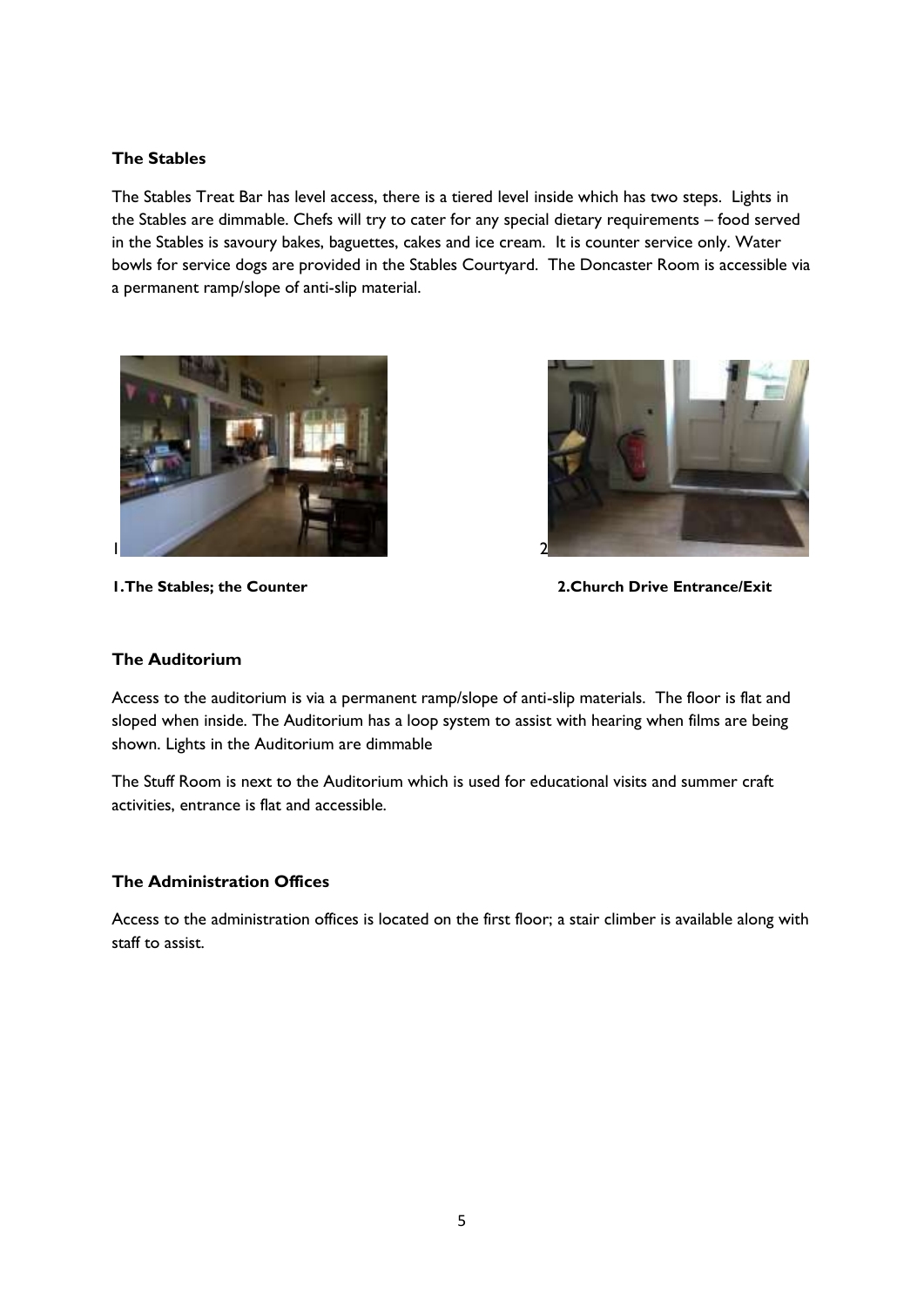# **Public Areas -Toilets**

Public toilets are on level surfaces with the exception of the Stables Courtyard which has two steps up for access and the Park toilets, which has one step up for access.

Two accessible toilets are available in the Granary building, one outside the admissions department and one in the house. All accessible toilets have pull cord alarmed sirens with anti-slip floor surfaces. These toilets are lit inside and fitted with handrails.



**Accessible Toilet and Baby Changing Facilities in the Granary Building**

Baby Changing facilities are available in the Granary Building and outside the admissions department, both are fitted with a baby changing unit and changing mat.



**Accessible Toilet and baby Changing Facilities in the Admissions Courtyard**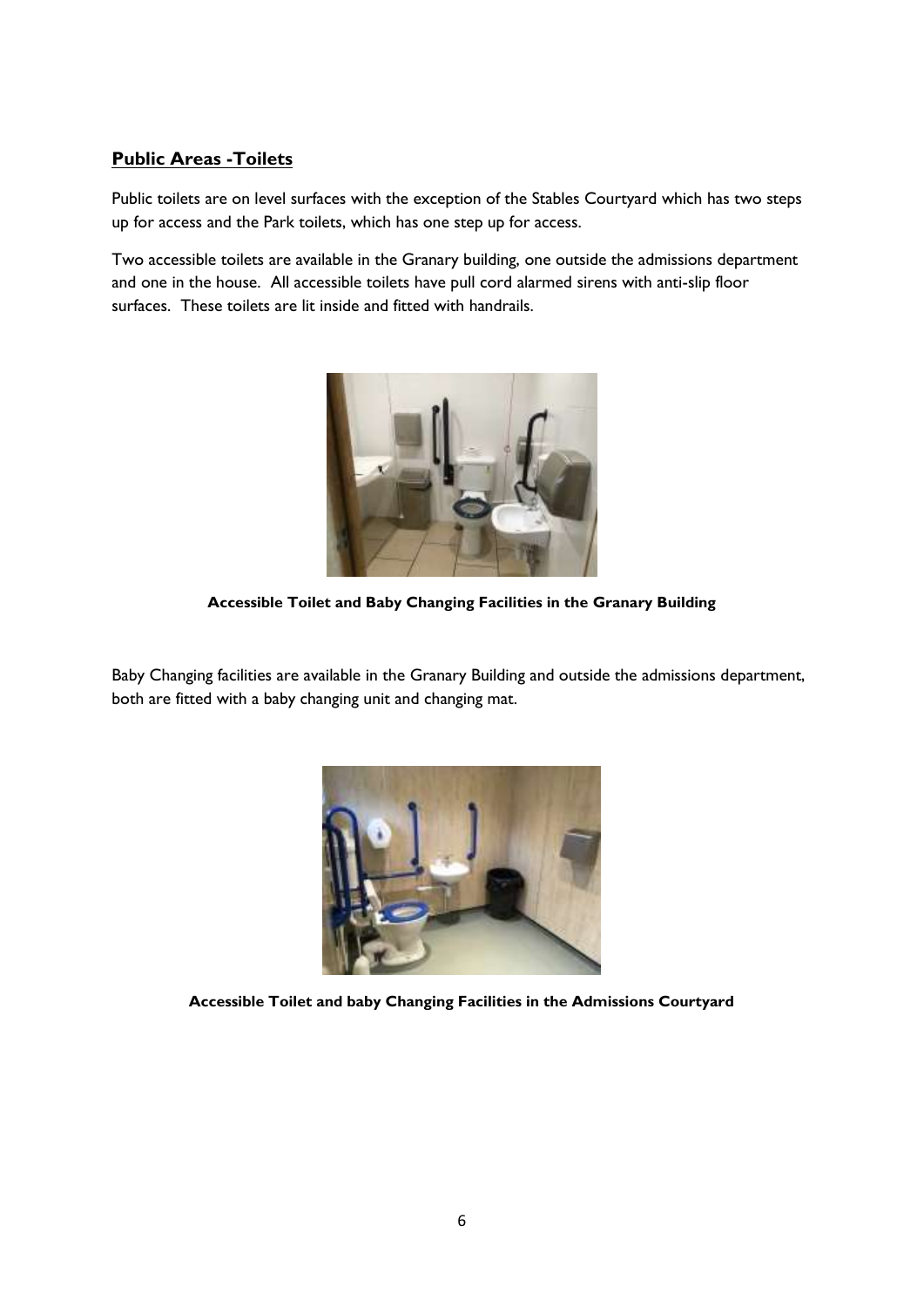# **Park and Gardens**

Garden Walks, Formal Gardens, a Maze, an Orchard and a Woodland Adventure Playground. All accessible on one level with 70% of the formal gardens available to wheelchair users. Well behaved dogs on leads are permitted in all of the outside areas.

### **The Formal Gardens**

Seventy per cent of the formal gardens are accessible by wheelchair, with use of the stair climber available for the remaining 30%. All other paths are stone/gravel based and are usable by all abilities. The Rose Walk and Shrewsbury Walk do have gradients which can be difficult in parts for wheelchairs. A map is available from the admissions desk. Resting seats are provided on most walks. The public areas include close access to four pools and interpretation boards at four locations which are large print. Our picnic area is on grass with a gentle grass slope for access. A variety of seating is available from benches and large tables (in timber) to metal framed seating and cast iron tables



**Formal Gardens at the side of the House – pea gravel paths and small steps**

# **The Walled Garden and Maze**

The Walled Garden is situated to the side of the Granary Building and is accessible by a pea gravel path running alongside the Granary Building. Footpaths around the Walled garden are flat and pea gravelled.

The Maze is approximately 2 metres in height and paths are small and winding.





**Entrance to the Walled Garden and the Orchard with pea gravel path**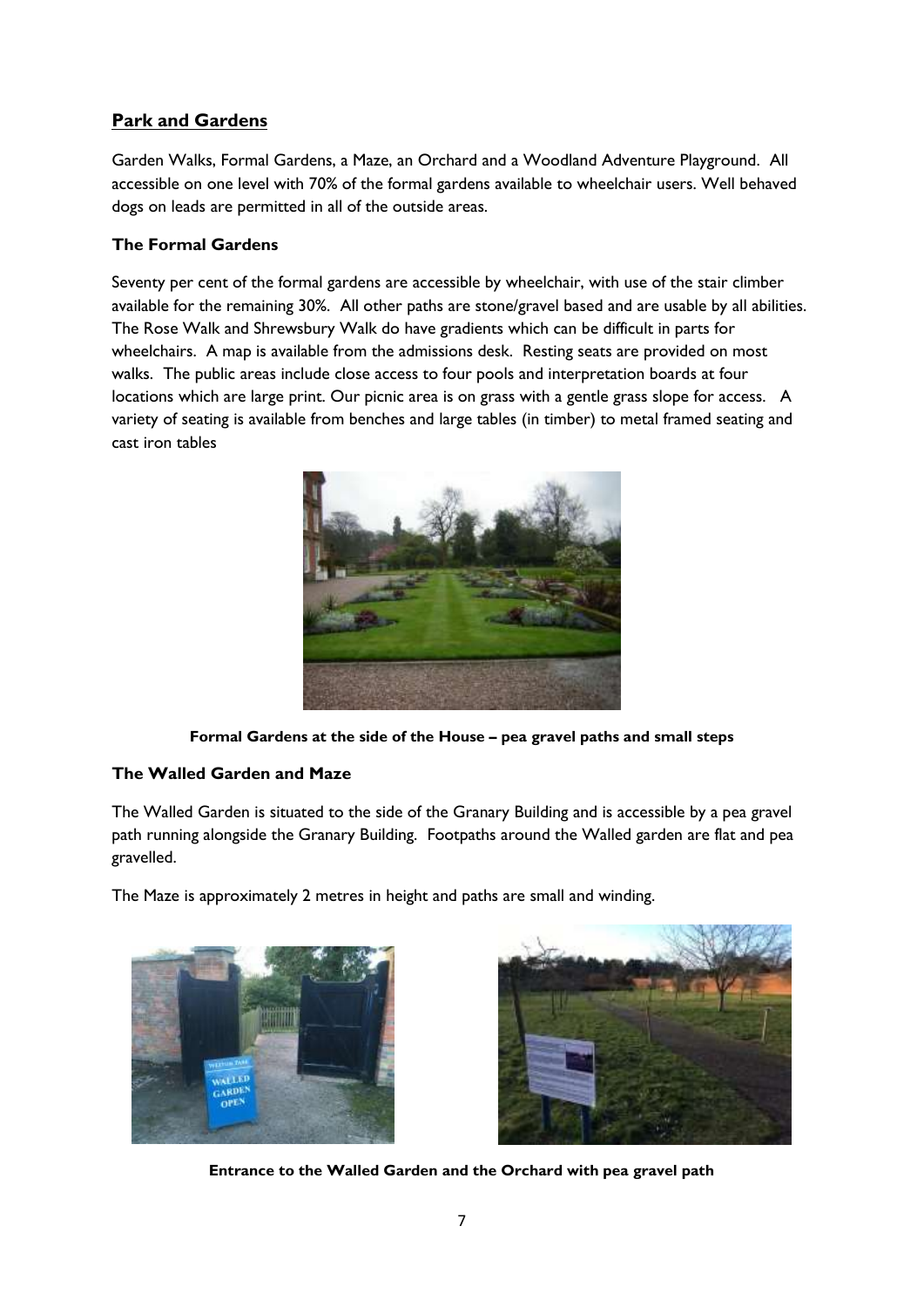### **St. Andrews Church, Church Pool and the Conservatory**

St. Andrews church is open to the public most days, there are five steps to access the main church door and then further steps inside to access the church and pews. There is no wheelchair access to the church.



**Entrance to St. Andrews Church**

Church pool is an open pool facing St. Andrews Church, there are a variety of trees, shrubs and marsh plants surrounding it. There is a life buoy. The grass picnic area is situated next to Church pool, which gently slopes.

The conservatory is located behind church pool. There are two small steps to access the conservatory. The centre of the conservatory is flat with a paved floor. There is a small pool in the centre of the conservatory.



**The Conservatory**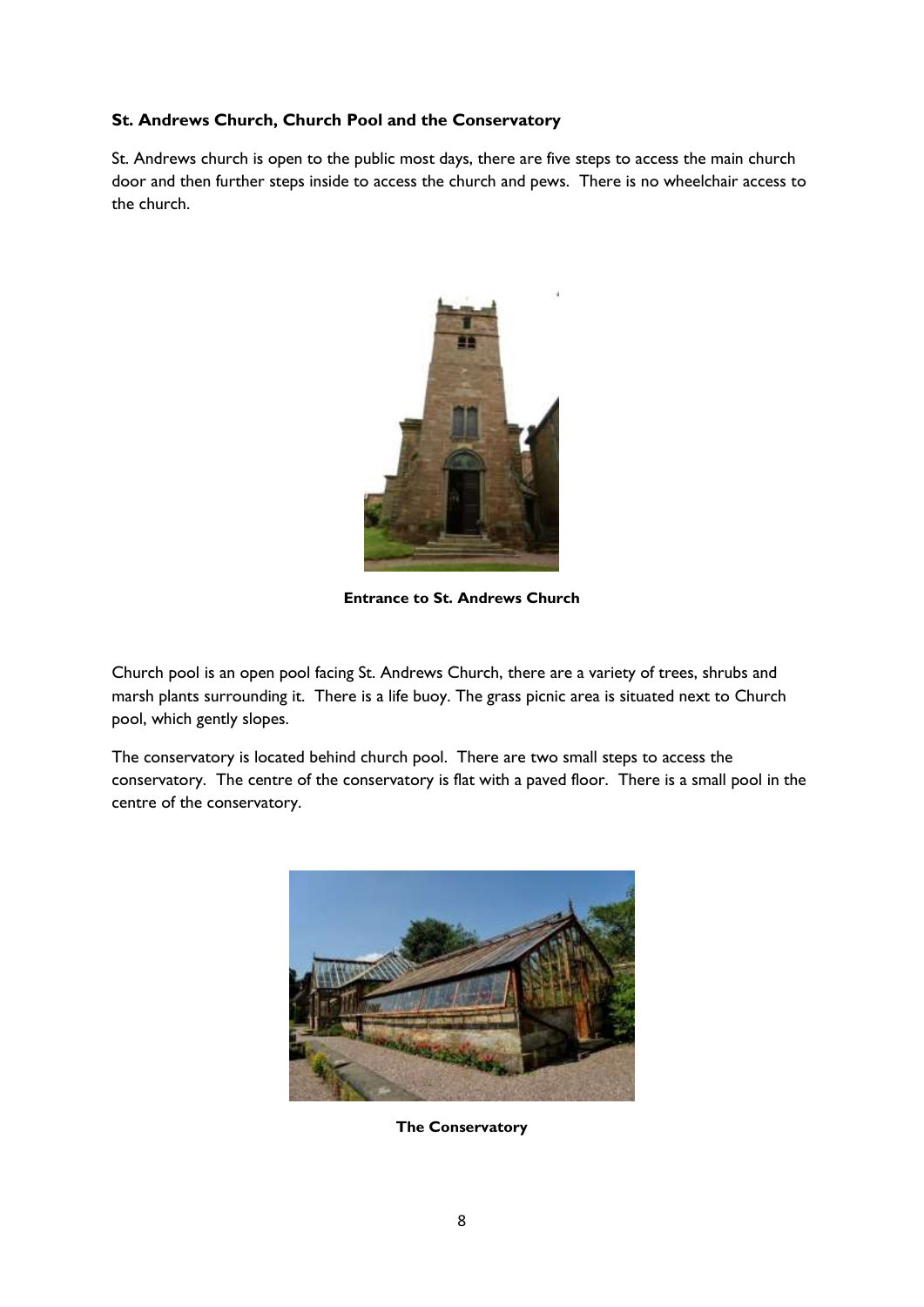#### **The Parkland**

The Parkland covers 1,000 acres, there are accessible hardstanding paths and roads that run throughout the parkland, and these are flat. There is livestock in the parkland including sheep. There are deer, which are in a fenced compound. There are open pools situated around the Parkland. Toilets in the park have one step up to access.



**View of the Parkland with tarmac driveway/path and livestock** 

#### **Temple Wood and the Woodland Adventure Playground**

Temple Wood and the woodland walks are accessed by gravel pathways which are regularly checked by the gardening team. Pea gravel is used which does compact down to form a smooth surface. However, on occasions of heavy rain downpours this can lead to pools of water which can inhibit access temporarily.



**Pea Gravel Paths around Temple Wood**

There is an open pool in Temple Wood which does not have rope barriers around, it is surrounded by trees, bushes and marsh plants. There are bridges in Temple Wood which can become slippery in wet weather. Temple Wood is accessed via a large wooden door which is propped open on public open days. There are no public toilets available in Temple Wood.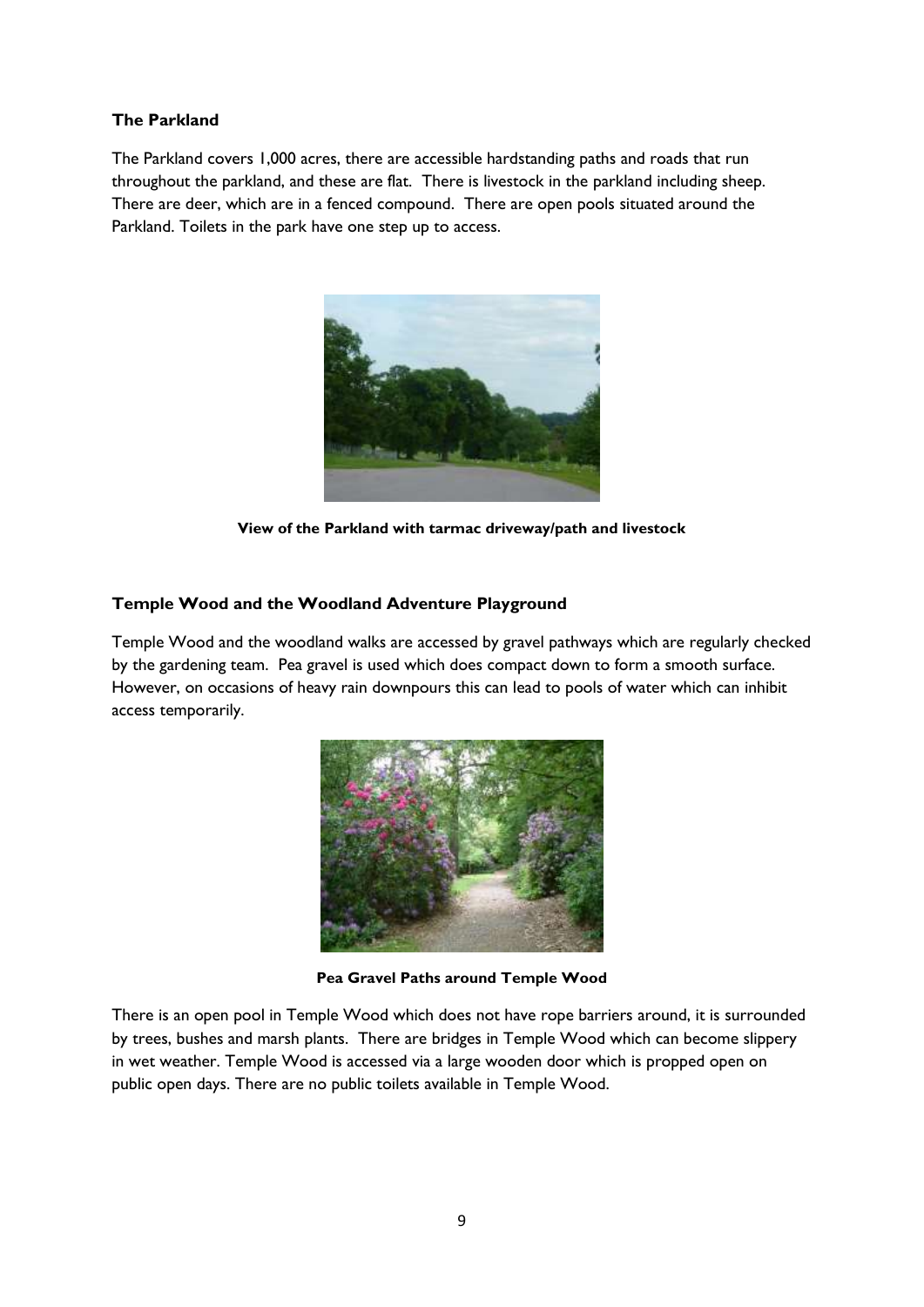

**The Wooden Door Entrance to Temple Wood**

The Woodland Adventure playground is maintained by the park maintenance team who have had training from The Royal Society for the Prevention of Accidents (ROSPA). The playground has a variety of equipment to cater for all age groups. Some equipment may become slippery in wet weather.

The Party Hut has a small step in the entrance and a tiled floor inside. There are wooden tables and chairs available when playground parties are taking place.

#### **The Miniature Railway**

The Weston Park Miniature Railway is privately owned but does offer one accessible carriage converted to carry a wheelchair. There is ramp access to and from the station.

# **The House**





**Front of the House The Tapestry Room with low lighting** 

The House during public visiting is ground floor accessible, there is a lift available for behind the scenes tours, the wheelchair in the house can only be used in the lift due to the lifts size. Assistance dogs only are allowed in the house. A braille guide is available in the house and large print room description guides. Lighting in the house is a mixture of natural and artificial light. The Tapestry Room is minimally lit due to conservation purposes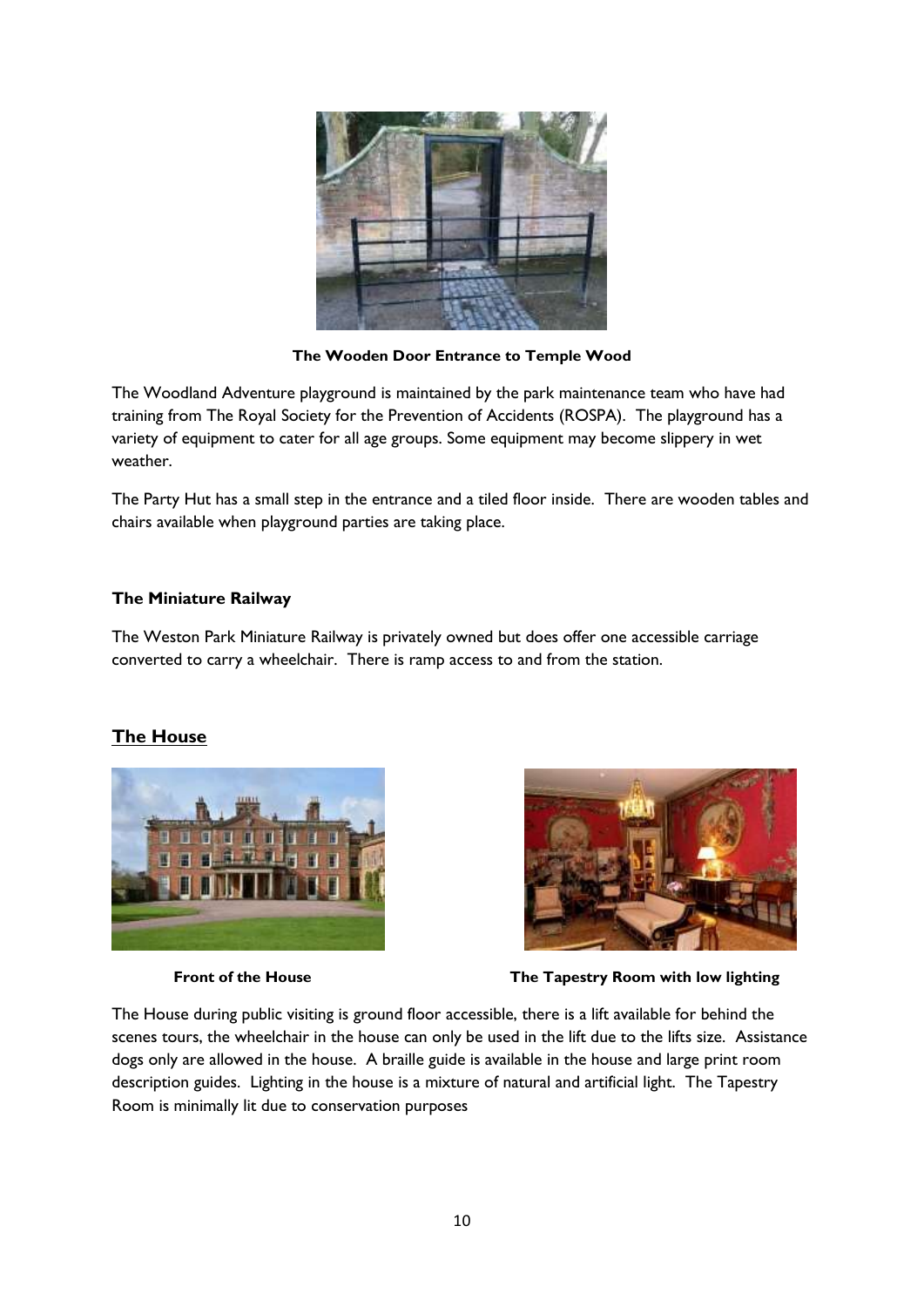#### **Bedrooms**

Weston has 27 bedrooms, all different; some have en-suite facilities while others have private bathrooms nearby. One bedroom is designated for accessible use as it is wheelchair friendly with close access to the lift and a ramp into the room and has a more accessible bathroom. All guests are escorted to their bedrooms and because the house is only used on a group/private basis then the occupants' circumstances are obtained in advance. The house butler will be briefed of any disabilities which will determine his actions in the event of a fire. If you are booked to stay in the House and would like to discuss bedroom accessibility please do telephone in advance of your visit.

The building has a modern fire alarm system which "sounds" there are no lights or pads in bedrooms but the butler would go to the bedroom to wake a guest in the first instance of the alarm sounding during the night. There are TV's, radios, and electric blankets in all rooms. They are furnished to a high standard with natural light there are no kettles or minibars. A butler service for food and drink is available.



**One of the 27 bedrooms available in the House**

#### **Bathroom, Shower-room & WC (ensuite or shared)**

All bedrooms have their own spacious bathrooms comprising both a bath and shower option. Some have separate shower cubicles; others have showers running into baths. All taps are conventional twist operated.



**One of the 28 bathrooms available in the House**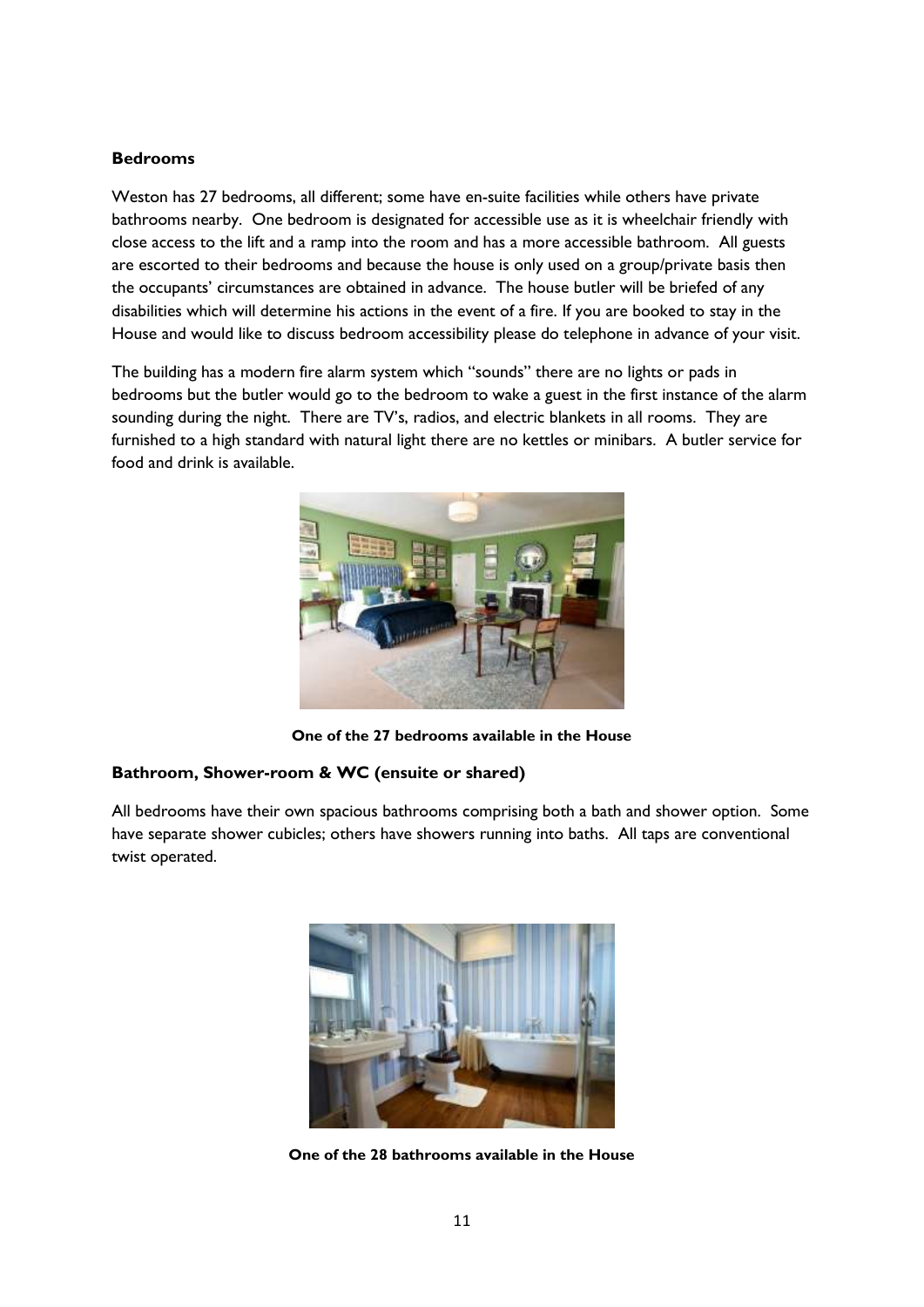#### **Conference & Meeting Rooms, Banqueting, Clubs & Entertainment**

House conferencing rooms are on two levels, ground floor rooms are spacious with large door access and parking on tarmac very close by. Rooms have good light (plenty of natural light as well), chairs are movable although tables will be configured to suit requirements and are less flexible. The accessible toilet is located nearby with ramp access out of the Orangery if required.





**Corridor and entrance to the Orangery The Orangery**



Upstairs conferences are accessed via two staircases or the lift if required, and then two steps down to enter the room. The room has a fixed boardroom style layout and has two toilets nearby. Guests requiring greater accessibility can use Charles bedroom which is on the same floor but is larger in size with better access. This could be arranged if required using staff; this issue has not arisen yet but is part of a contingency plan. The meeting room has good natural light but is also served with dimmable spotlights.

# **Touring Facilities (Rallies)**

The caravan field can host caravan rallies during the summer open months. In the field a permanent toilet block is located comprising two ladies and two gents' toilets with one handwash basin in each. Toilets are accessed by one small step up, natural light is low and there is no electric light due to the remoteness of the location. Ralliers are made aware of this and sometimes for larger rallies the organisation will bring in additional toilet blocks. There is no hot water available. Waste bins are in situ and the facility is cleaned on a daily basis when in use.

# **First Aid**

There are 16 trained First Aiders throughout the business with first aid boxes in most departments and company vehicles.